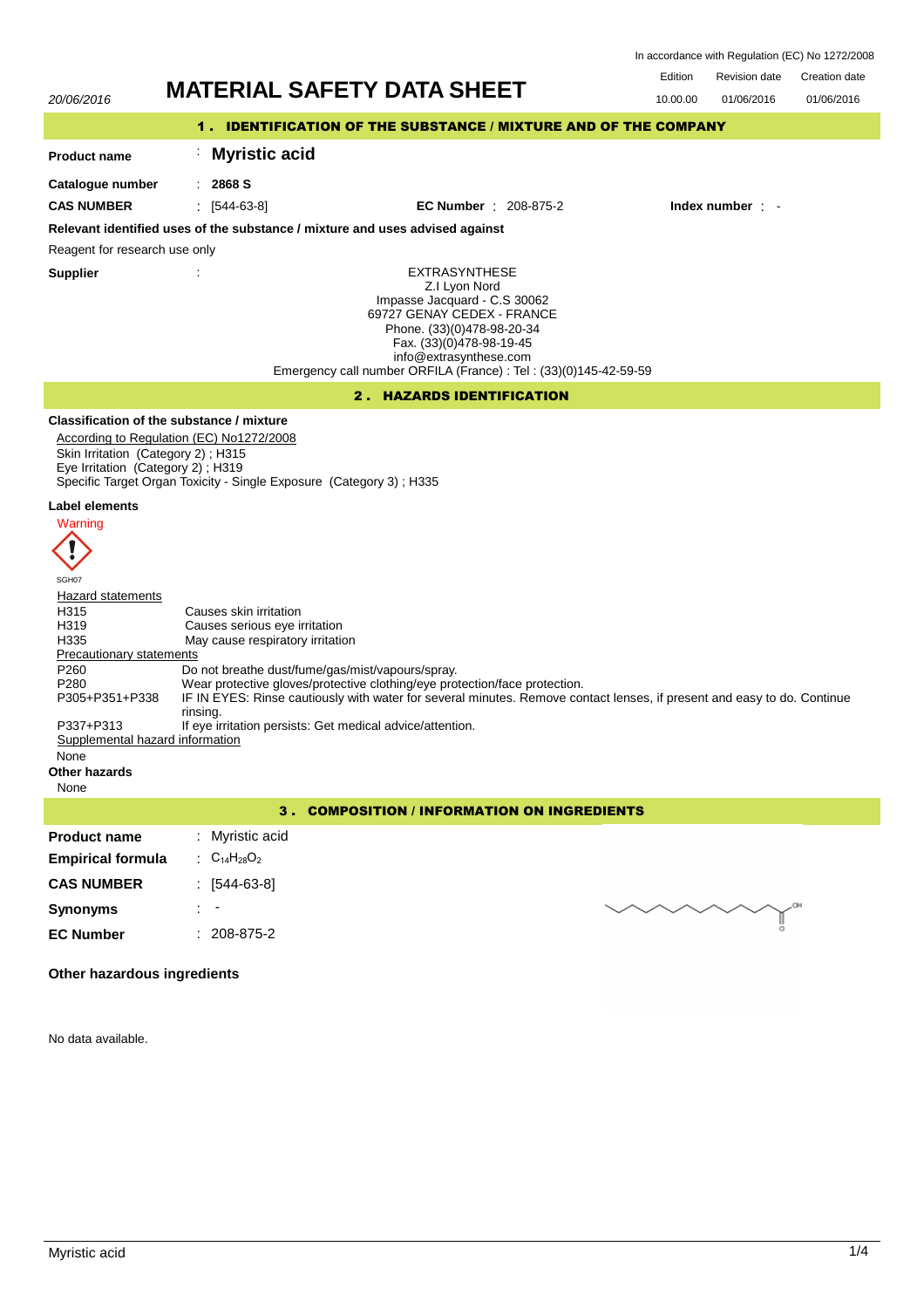#### 4 . FIRST AID MEASURES

# **Inhalation**

In case of inhalation, move the victim to fresh air. If breathing is difficult, put the victim on oxygen. If breathing stops, carry out artificial respiration.

# **In case of skin contact**

Wash thoroughly with water and soap.

#### **In case of eye contact**

Rinse well with plenty of water for at least 15 minutes.

#### **Ingestion**

Do not make an unconscious person vomit or swallow anything. Rinse the mouth thoroughly with water.

5 . FIRE-FIGHTING MEASURES

# **Extinguishing media**

Carbon dioxide, dry powder.

#### **Special hazards arising from the substance**

Harmful/toxic vapours, carbon oxides may be released during the fire.

# **Advise for fire-fighters**

Wear an autonomous breathing apparatus and suitable protection clothing against chemical agents.

## 6 . ACCIDENTAL RELEASE MEASURES

## **Personal precautions**

Use personal protective equipment. Evacuate the personnel from the contaminated zone. Ensure adequate ventilation.

## **Environnemental precautions**

Keeping away from drains, surface and ground waters.

#### **Methods and materials for containment and cleaning up**

Clean up without creating dust and place in adapted and sealed containers for elimination. Wash the contaminated aera with water and soap. Confine washing water and dispose of it complying with the local regulations. After cleaning, quickly eliminate traces of water with a product absorbing liquids (for example : sand, sawdust, universal binder, Kieselguhr).

# 7 . HANDLING AND STORAGE

#### **Precautions for safe handling**

Avoid formation of dust. Avoid contact with skin and eyes. During handling, wear suitable personal protective equipment (see section 8). Follow the normal measures for preventive fire protection.

# **Specific handling**

No data available.

# **Specific end use(s)**

No data available

#### **Conditions for safe storage, including any incompatibilities**

Store in a cool well-ventilated place. Keep container tightly closed in a dry place away from light.

#### Store at <+8°C

8 . EXPOSURE CONTROL/PERSONAL PROTECTION

#### **Respiratory protection**

Wear imperatively an appropriated mask/respirator, tested and approved by standards such as NIOSH (US) or CEN (EU).

#### **Hand protection**

Handle with protective gloves. The selected gloves have to satisfy the specifications of EU Directive 89/686/EEC and the standard EN 374 derived from it.

#### **Eye protection**

Wear safety glasses.

#### **Skin protection**

Wear suitable protective clothing according to the quantity and the level of activity of the substance at the workplace.

# 9 . PHYSICAL AND CHEMICAL PROPERTIES

#### **Information on basic physical and chemical properties**

| Physical state                         | : Powder                  |
|----------------------------------------|---------------------------|
| Color                                  | : No data available.      |
| Solubility in                          | : Ethyl alcohol (Soluble) |
| Melting point                          | : No data available.      |
| рH                                     | : No data available.      |
| Partition coefficient: n-octanol/water | : No data available.      |
| Auto-ignition temperature              | : No data available.      |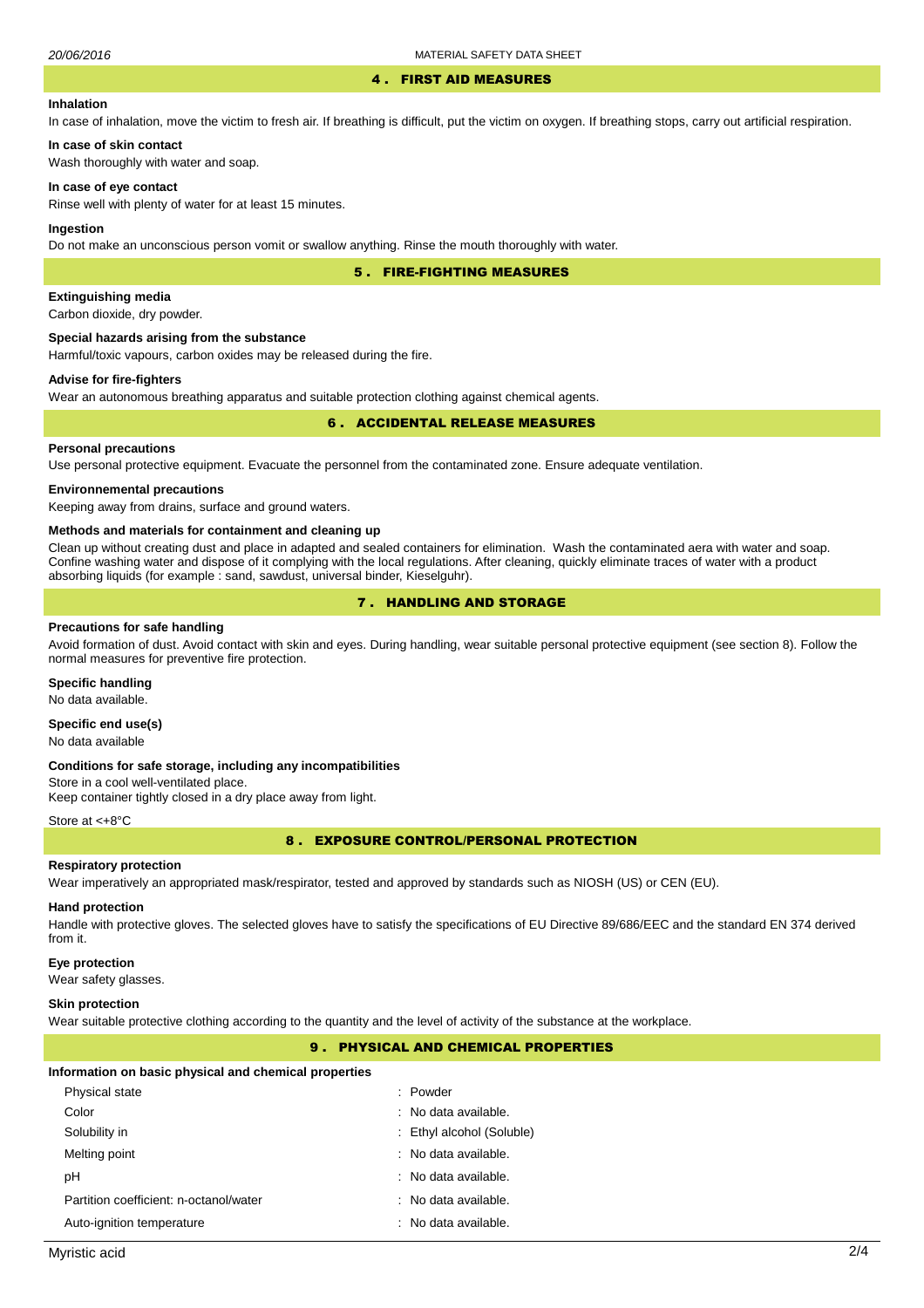| 20/06/2016 | <b>SAFETY DATA SHEET</b><br>MATERIAL |
|------------|--------------------------------------|
|            |                                      |

| Decomposition temperature | No data available.   |
|---------------------------|----------------------|
| Viscosity                 | : No data available. |
| Initial boiling point     | $: 319^{\circ}$ C    |
| Flash point               | : 144 $^{\circ}$ C   |

# **Other information**

No data available

10 . STABILITY AND REACTIVITY

# **Reactivity**

No data available.

#### **Chemical stability**

Stable under recommanded storage conditions.

## **Possibility of hazardous reactions**

No hazardous reactions during storage and handling complying with the instructions.

**Conditions to avoid**

No data available.

#### **Incompatible materials**

No data available.

#### **Hazardous decomposition products**

No hazardous decomposition products if the instructions for handling and storage are respected. During high overheating of the substance or during a fire, hazardous decomposition products may be produced.

11 . TOXICOLOGICAL INFORMATION

# **Acute oral toxicity**

No data available.

#### **Acute dermal toxicity**

No data available.

## **Acute inhalation toxicity**

No data available.

## **Skin Corrosion**

No data available.

#### **Skin Irritation**

No data available.

# **Serious Eye Damage**

No data available.

## **Eye Irritation**

No data available.

## **Respiratory Sensitisation**

No data available.

# **Skin Sensitisation**

No data available.

### **Germ Cell Mutagenicity**

No data available.

# **Carcinogenictiy**

No data available.

# **Reproductive Toxicity**

No data available.

# **Specific Target Organ Toxicity - Single Exposure**

No data available.

# **Specific Target Organ Toxicity - Repeated Exposure**

No data available.

# **Aspiration Hazard**

No data available.